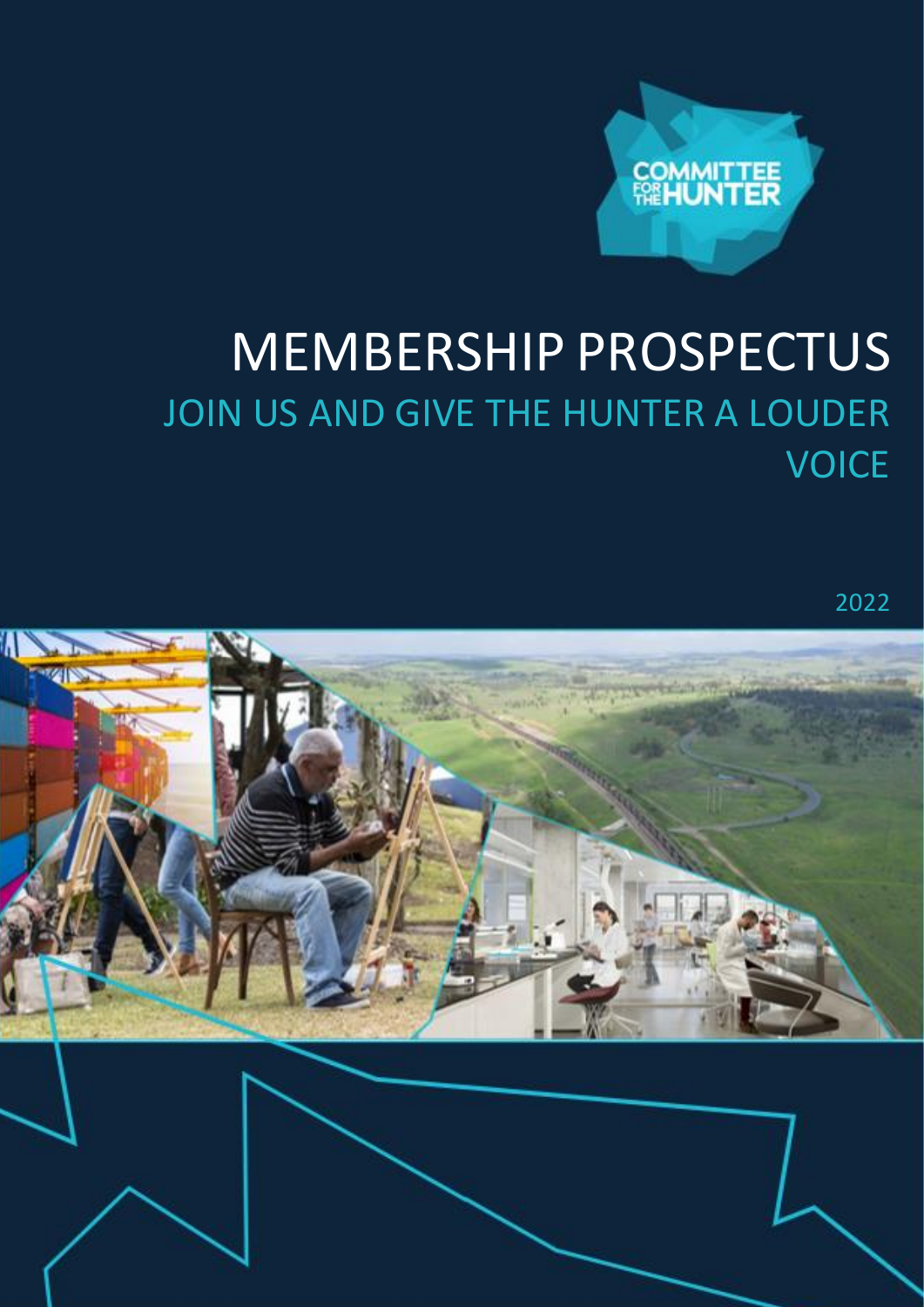## **MEMBERSHIP**

### **ABOUT THE COMMITTEE FOR THE HUNTER**

#### **OUR MISSION**

The Committee is an independent and inclusive champion for the people of the Greater Hunter and their enterprises. Representing over 60 organisations, including some of the largest employers and institutions in the region, we provide a unified voice for the Hunter.

Our members are drawn from the private and community sectors and all three levels of government. We come together with a shared interest and commitment to work together to build a sustainable, prosperous and equitable future for our region.

The Committee delivers on that promise through advocacy, thought leadership and providing a platform for collaborative action.

#### **OUR VALUES**

- A champion for the whole region of the Greater Hunter
- A strategic voice with a long-term focus
- Non-partisan
- Recognises and engages with all sectors
- Collaborative, working to achieve results across disparate interests
- Evidence-based advocacy
- Inclusive growth, sharing the benefits of development across communities and the region

For membership enquiries, please contact info@hunter.org.au or +61 490 688 125.

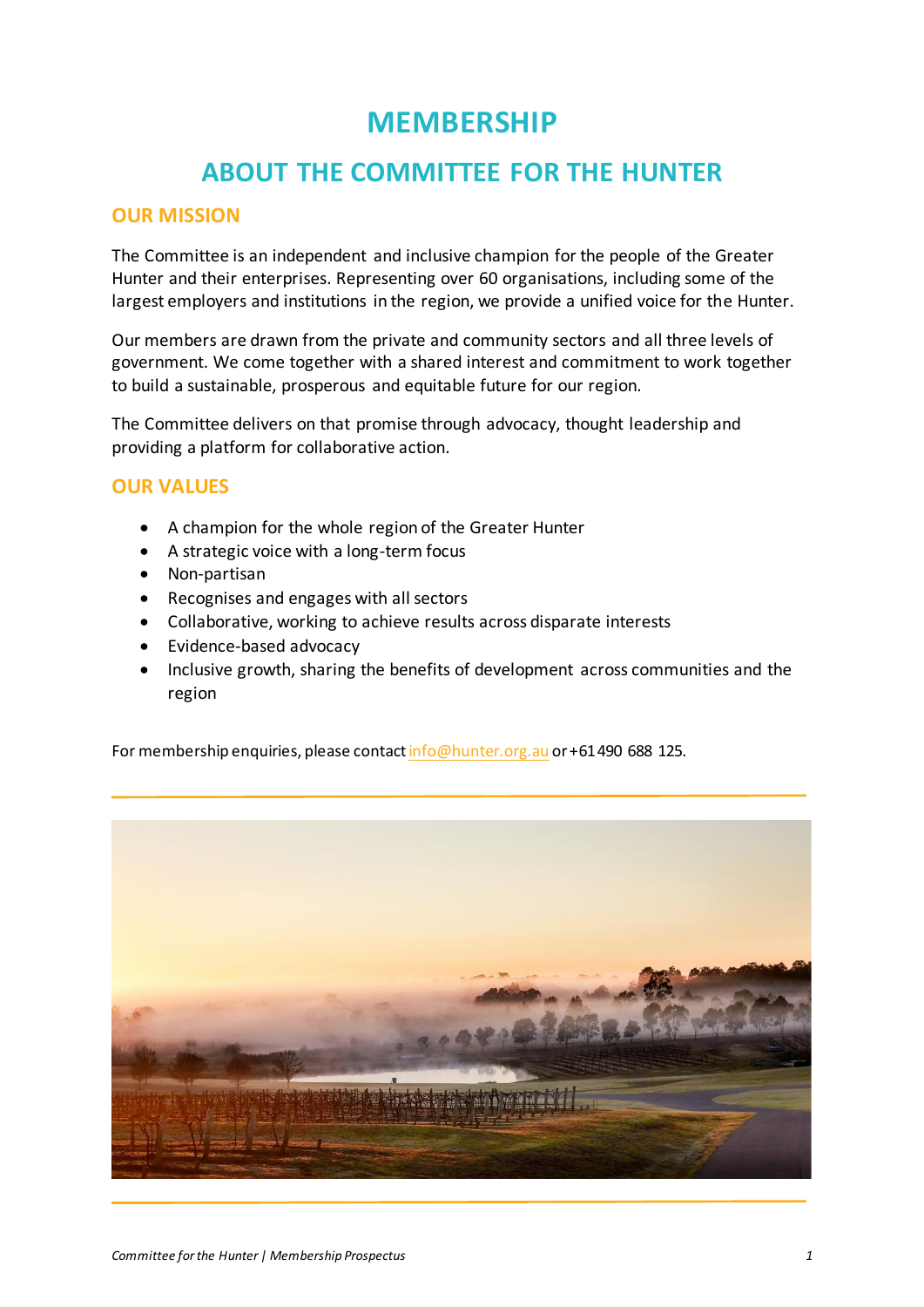

Triple the number of local jobs currently occupied by coal mining and energy in a diverse range of sectors over the next decade

Position the Hunter as a global centre for Net Zero & clean energy

Bring the socio-economic outcomes of Hunter communities on parity with **Greater Sydney** 

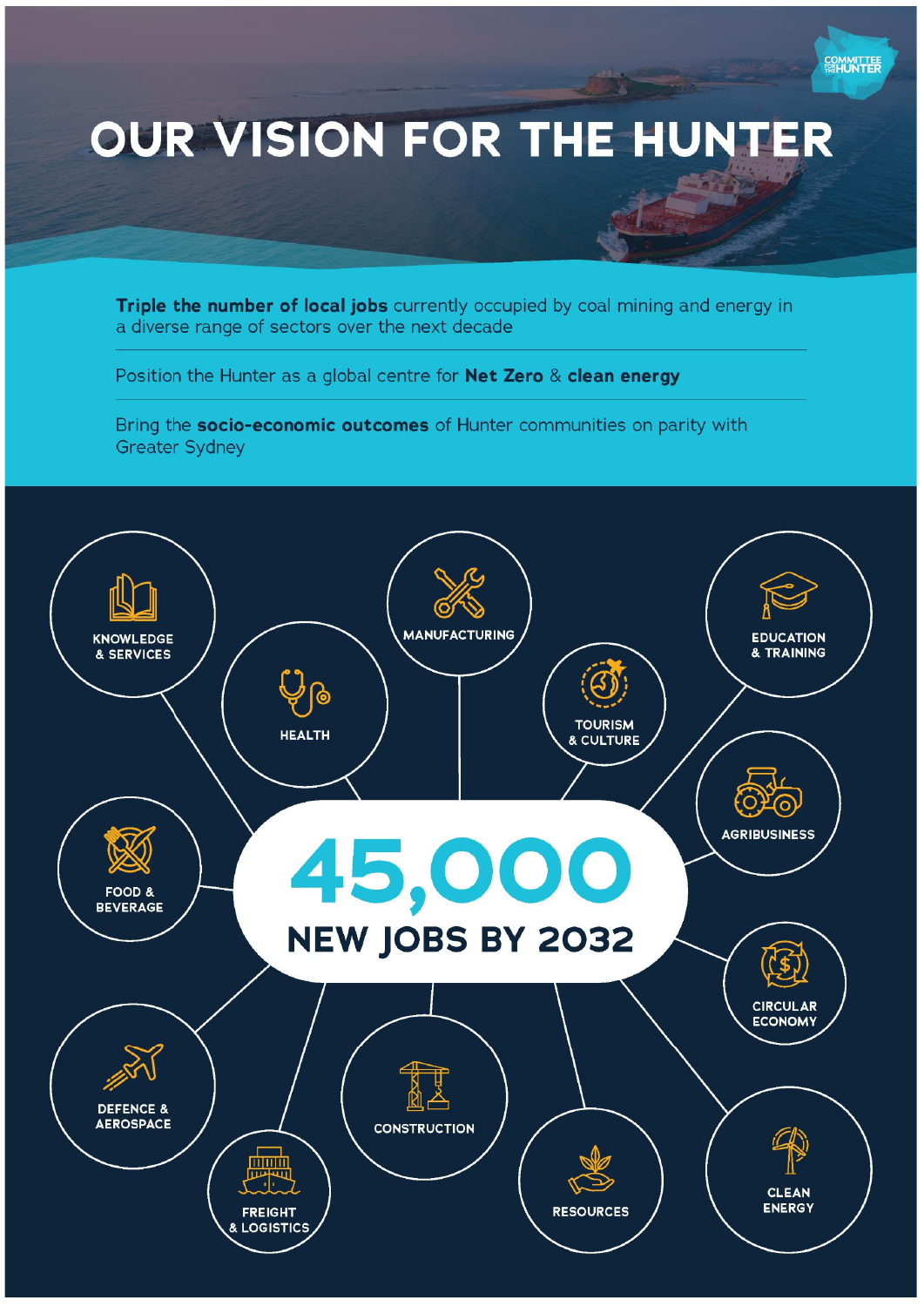#### **DELIVERING FOR THE REGION**

With the support of our growing membership, the Committee for the Hunter has increased our impact, profile and team since establishment in 2018.

We have achieved important advocacy wins, including investment in the Newcastle Airport runway upgrade, funding for social and crisis housing, and commitment to Hunter Park planning and development. Our promotion of the Hunter's energy capabilities and work on hydrogen has contributed to strong focus and funding from the NSW and the Australian governments. Our advocacy has helped secure bi-partisan commitment to improve rail between Newcastle and Sydney.

We continue to advocate for a joined-up plan to support Hunter communities and businesses through economic change. The Committee has identified an ambitious vision for jobs growth, clean energy and higher living standards as our economy transforms. Our advocacy, including through budget submissions, focuses on the actions and investments that will unlock this vision and address issues that are getting in the way.

The Committee has called for more sophisticated approaches to planning and infrastructure investment in the Hunter and regional governance. Legislation was passed bringing the Lower Hunter and Greater Newcastle into a new city region under the Greater Cities Commission. We are at the table shaping implementation so that infrastructure decisions are tied to long-term plans and our vision for the Hunter.

We have set out an ambitious agenda for 2022 in our Strategic Plan. Your support, including through membership fees and participation, helps increase the capacity of the Committee to deliver for the Hunter.

#### **WHY JOIN**

As a member, you join with other entities to give our region a stronger, louder, voice.

You will be part of exciting discussions on the big issues facing the Hunter and help influence the priorities and decisions that will shape our future.

Your participation means we can leverage the collective expertise, experience and resources across our members to collectively solve some of the most pressing challenges we face and seize opportunity.

It is an opportunity to promote your organisations strengths and capabilities through collaborative projects, advocacy, events and our regular newsletter.

As part of a powerful network, you will share knowledge and gain a better understanding of the forces and trends affecting our region to help position your organisation to benefit from change.

You will have access to networking opportunities and briefings with engaging leaders and decision makers, including senior government representatives

Most importantly, as a member you will be part of a proud movement working to raise ambitions for the region's development and secure the partnerships and investment that will benefit the Hunter and your organisation.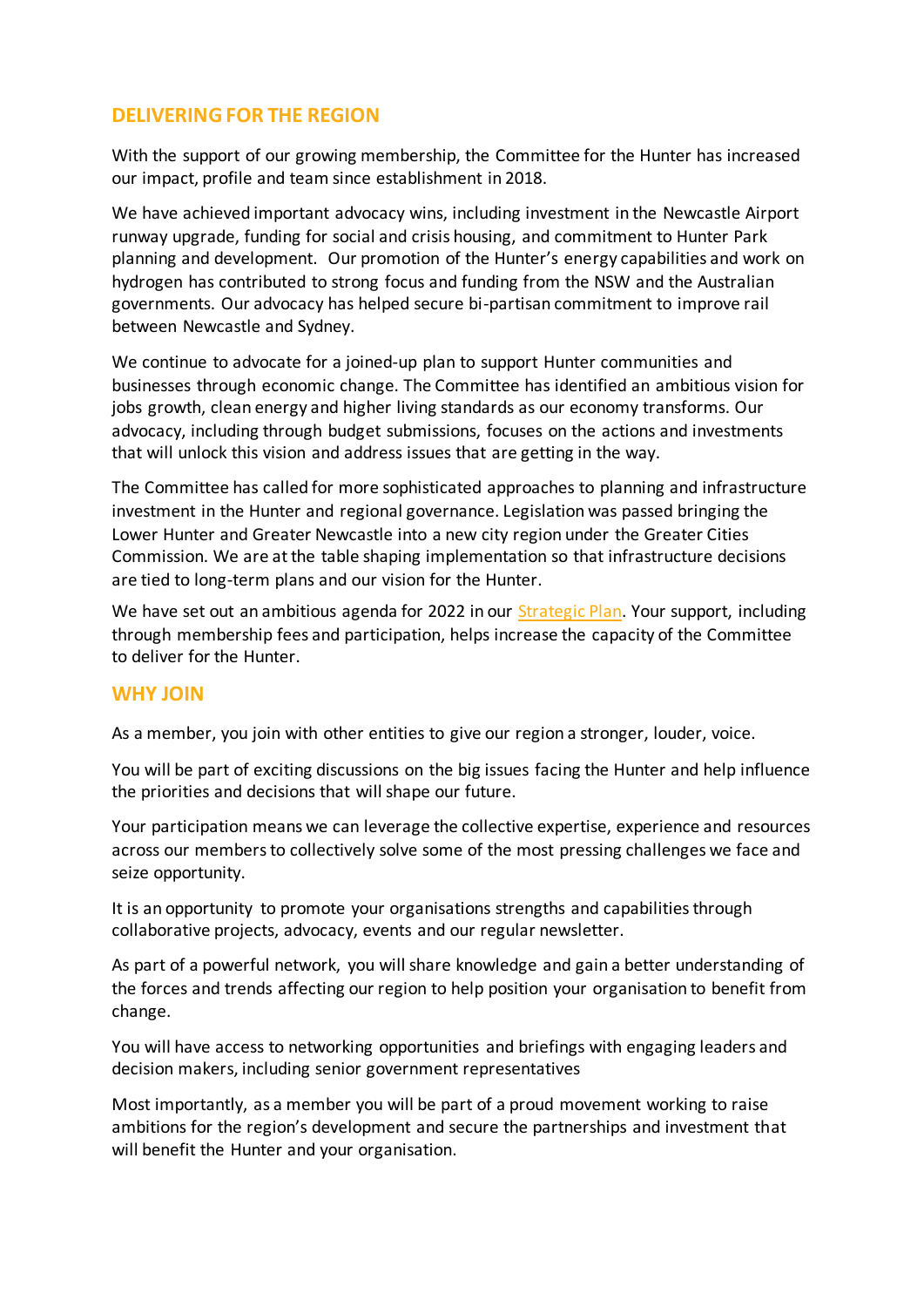#### **MEMBERSHIP OPTIONS**

| <b>OPPORTUNITY</b>                                                                           | <b>PATRON</b><br>\$50 000*                                | <b>GOLD</b><br>\$15 000*                      | <b>SILVER</b><br>$$5000*$ | <b>BRONZE</b><br>$$1000*#$ |
|----------------------------------------------------------------------------------------------|-----------------------------------------------------------|-----------------------------------------------|---------------------------|----------------------------|
| Immediate access to research publications                                                    | <b>YES</b>                                                | <b>YES</b>                                    | <b>YES</b>                | <b>YES</b>                 |
| Eligibility for election to the Board                                                        | <b>YES</b>                                                | <b>YES</b>                                    | <b>YES</b>                | <b>YES</b>                 |
| <b>Branding</b>                                                                              | All<br>platforms                                          | All<br>platforms                              | Agreed<br>platforms       | Website                    |
| Taskforce involvement<br>(as approved by the Board)                                          | Chair/<br>Participate                                     | Chair/<br>Participate                         | Participate               | Participate                |
| Opportunity to host Board events and member-<br>only events                                  | <b>YES</b>                                                | <b>YES</b>                                    | By<br>application         | By<br>application          |
| High-level engagements<br>(Chair's events, stakeholder briefings, Ministerial<br>visits)     | Priority<br>access to<br>high level &<br>member<br>events | Access to<br>high level &<br>member<br>events | Member<br>events          | Member<br>events           |
| Opportunity to sponsor membership for not-for-<br>profit, community or charity organisations | 1 Silver<br>1 Bronze                                      | 1 Bronze                                      | <b>NO</b>                 | <b>NO</b>                  |
| Recognition at all events for regional leadership<br>as Patron member<br>*Excluding GST      | <b>YES</b>                                                | <b>NO</b>                                     | <b>NO</b>                 | <b>NO</b>                  |

# Not for profits, individuals and micro-business < 5 employees